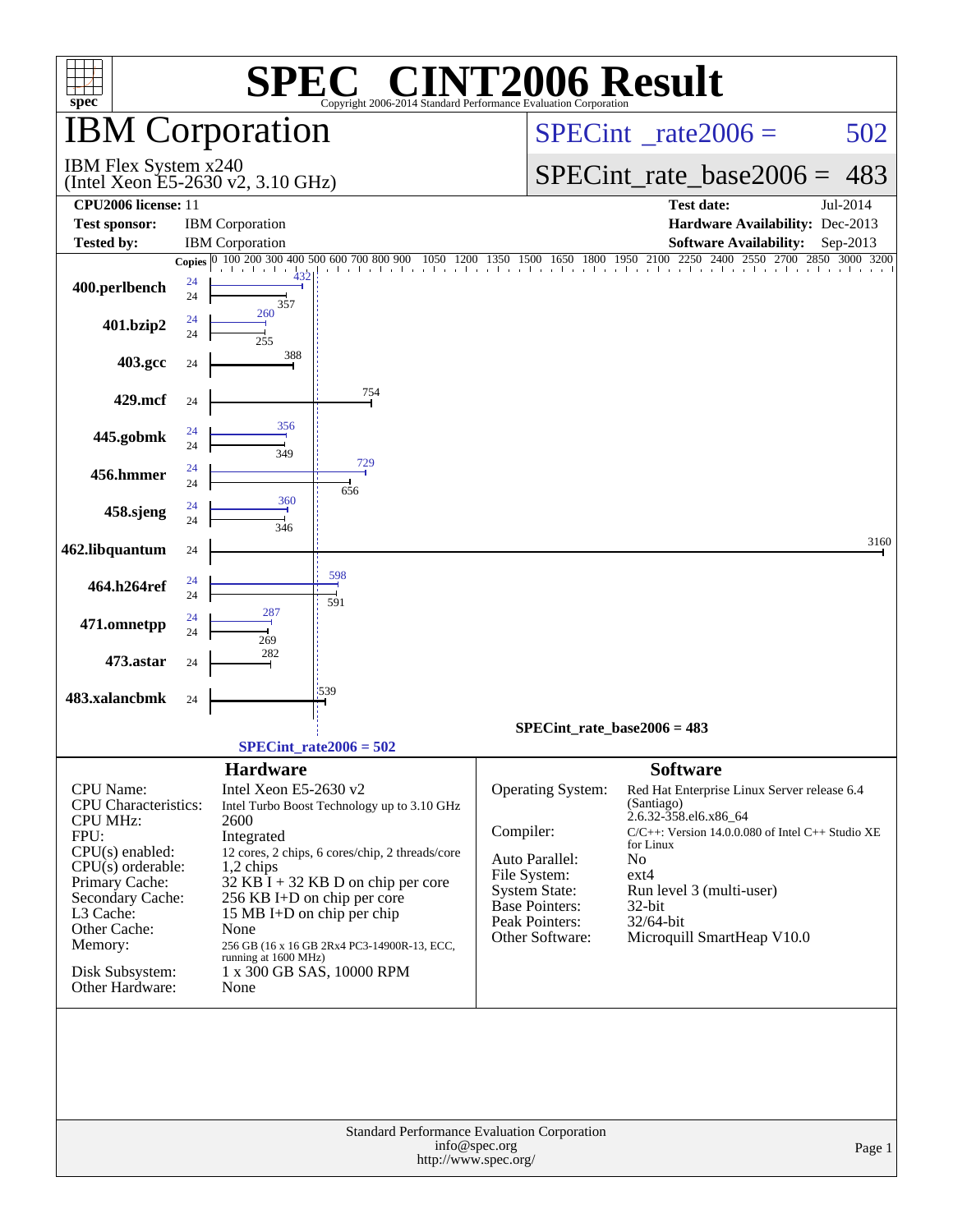

## IBM Corporation

## SPECint rate $2006 = 502$

#### IBM Flex System x240

(Intel Xeon E5-2630 v2, 3.10 GHz)

[SPECint\\_rate\\_base2006 =](http://www.spec.org/auto/cpu2006/Docs/result-fields.html#SPECintratebase2006) 483

**[CPU2006 license:](http://www.spec.org/auto/cpu2006/Docs/result-fields.html#CPU2006license)** 11 **[Test date:](http://www.spec.org/auto/cpu2006/Docs/result-fields.html#Testdate)** Jul-2014 **[Test sponsor:](http://www.spec.org/auto/cpu2006/Docs/result-fields.html#Testsponsor)** IBM Corporation **[Hardware Availability:](http://www.spec.org/auto/cpu2006/Docs/result-fields.html#HardwareAvailability)** Dec-2013 **[Tested by:](http://www.spec.org/auto/cpu2006/Docs/result-fields.html#Testedby)** IBM Corporation **[Software Availability:](http://www.spec.org/auto/cpu2006/Docs/result-fields.html#SoftwareAvailability)** Sep-2013

#### **[Results Table](http://www.spec.org/auto/cpu2006/Docs/result-fields.html#ResultsTable)**

|                    | <b>Base</b>   |                |       |                                                                                                          |            |                |                  | <b>Peak</b>   |                |              |                |              |                |              |
|--------------------|---------------|----------------|-------|----------------------------------------------------------------------------------------------------------|------------|----------------|------------------|---------------|----------------|--------------|----------------|--------------|----------------|--------------|
| <b>Benchmark</b>   | <b>Copies</b> | <b>Seconds</b> | Ratio | <b>Seconds</b>                                                                                           | Ratio      | <b>Seconds</b> | Ratio            | <b>Copies</b> | <b>Seconds</b> | <b>Ratio</b> | <b>Seconds</b> | <b>Ratio</b> | <b>Seconds</b> | <b>Ratio</b> |
| 400.perlbench      | 24            | 657            | 357   | 657                                                                                                      | 357        | 657            | 357              | 24            | 542            | 432          | 543            | 432          | 545            | 430          |
| 401.bzip2          | 24            | 910            | 255   | 907                                                                                                      | 255        | 909            | 255              | 24            | 889            | 260          | 889            | 261          | 891            | 260          |
| $403.\mathrm{gcc}$ | 24            | 498            | 388   | 499                                                                                                      | 387        | 497            | 389I             | 24            | 498            | 388          | 499            | 387          | 497            | 389          |
| $429$ .mcf         | 24            | 290            | 754   | 290                                                                                                      | 755        | 290            | 754l             | 24            | 290            | 754          | 290            | 755          | 290            | 754          |
| $445$ .gobmk       | 24            | 722            | 348   | 722                                                                                                      | 349        | 721            | 349 <sub>l</sub> | 24            | 708            | 356          | 706            | 357          | 708            | 356          |
| 456.hmmer          | 24            | 343            | 652   | 341                                                                                                      | 656        | 341            | 656              | 24            | 308            | 727          | 307            | <u>729</u>   | 307            | 730          |
| 458 sjeng          | 24            | 831            | 349   | 839                                                                                                      | 346        | 838            | <b>346</b>       | 24            | 806            | 360          | 810            | 358          | 797            | 364          |
| 462.libquantum     | 24            | 158            | 3160  | 158                                                                                                      | 3160       | 158            | 3150             | 24            | 158            | 3160         | 158            | 3160         | 158            | 3150         |
| 464.h264ref        | 24            | 898            | 592   | 899                                                                                                      | 591        | 902            | 589I             | 24            | 887            | 599          | 889            | 597          | 888            | 598          |
| 471.omnetpp        | 24            | 558            | 269   | 557                                                                                                      | 269        | 557            | 269              | 24            | 522            | 287          | 521            | 288          | 523            | 287          |
| $473$ . astar      | 24            | 596            | 283   | 601                                                                                                      | <b>280</b> | 597            | <b>282</b>       | 24            | 596            | 283          | 601            | 280          | 597            | 282          |
| 483.xalancbmk      | 24            | 307            | 540   | 308                                                                                                      | 538        | 307            | 539              | 24            | 307            | 540          | 308            | 538          | 307            | 539          |
|                    |               |                |       | Results appear in the order in which they were run. Bold underlined text indicates a median measurement. |            |                |                  |               |                |              |                |              |                |              |

#### **[Submit Notes](http://www.spec.org/auto/cpu2006/Docs/result-fields.html#SubmitNotes)**

 The numactl mechanism was used to bind copies to processors. The config file option 'submit' was used to generate numactl commands to bind each copy to a specific processor. For details, please see the config file.

#### **[Operating System Notes](http://www.spec.org/auto/cpu2006/Docs/result-fields.html#OperatingSystemNotes)**

Stack size set to unlimited using "ulimit -s unlimited"

#### **[Platform Notes](http://www.spec.org/auto/cpu2006/Docs/result-fields.html#PlatformNotes)**

 Operating Mode set to Maximum Perfomance in BIOS Sysinfo program /cpu2006.1.2\_14.0\_updates/config/sysinfo.rev6818 \$Rev: 6818 \$ \$Date:: 2012-07-17 #\$ e86d102572650a6e4d596a3cee98f191 running on BT2-IVB Sun Jul 20 18:21:09 2014

 This section contains SUT (System Under Test) info as seen by some common utilities. To remove or add to this section, see: <http://www.spec.org/cpu2006/Docs/config.html#sysinfo>

 From /proc/cpuinfo model name : Intel(R) Xeon(R) CPU E5-2630 v2 @ 2.60GHz 2 "physical id"s (chips) 24 "processors" cores, siblings (Caution: counting these is hw and system dependent. The following excerpts from /proc/cpuinfo might not be reliable. Use with caution.) cpu cores : 6

Continued on next page

Standard Performance Evaluation Corporation [info@spec.org](mailto:info@spec.org) <http://www.spec.org/>

Page 2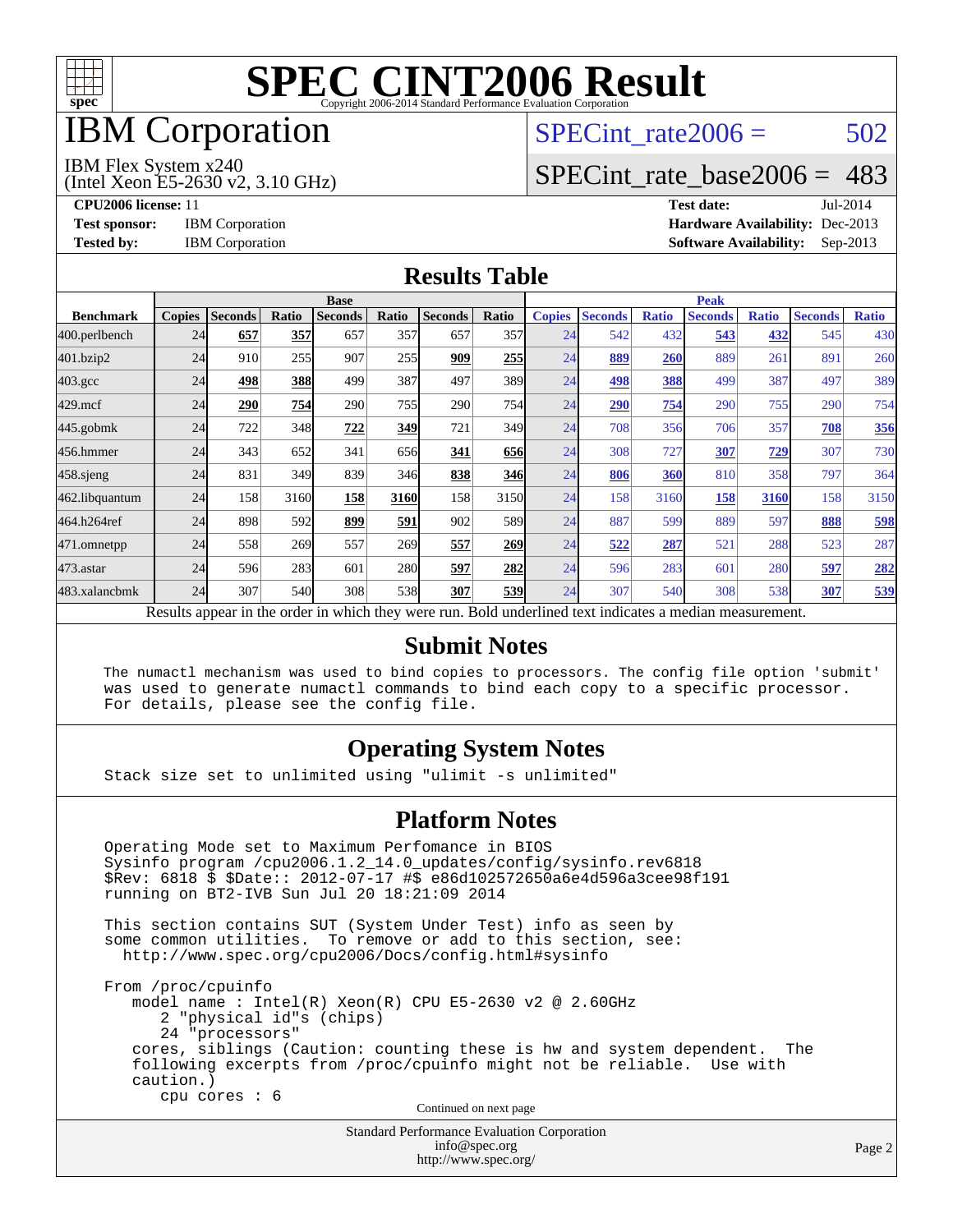

**IBM** Corporation

(Intel Xeon E5-2630 v2, 3.10 GHz)

SPECint rate $2006 = 502$ 

[SPECint\\_rate\\_base2006 =](http://www.spec.org/auto/cpu2006/Docs/result-fields.html#SPECintratebase2006) 483

IBM Flex System x240

**[Test sponsor:](http://www.spec.org/auto/cpu2006/Docs/result-fields.html#Testsponsor)** IBM Corporation **[Hardware Availability:](http://www.spec.org/auto/cpu2006/Docs/result-fields.html#HardwareAvailability)** Dec-2013 **[Tested by:](http://www.spec.org/auto/cpu2006/Docs/result-fields.html#Testedby)** IBM Corporation **[Software Availability:](http://www.spec.org/auto/cpu2006/Docs/result-fields.html#SoftwareAvailability)** Sep-2013

**[CPU2006 license:](http://www.spec.org/auto/cpu2006/Docs/result-fields.html#CPU2006license)** 11 **[Test date:](http://www.spec.org/auto/cpu2006/Docs/result-fields.html#Testdate)** Jul-2014

#### **[Platform Notes \(Continued\)](http://www.spec.org/auto/cpu2006/Docs/result-fields.html#PlatformNotes)**

 siblings : 12 physical 0: cores 0 1 2 3 4 5 physical 1: cores 0 1 2 3 4 5 cache size : 15360 KB From /proc/meminfo MemTotal: 264504236 kB HugePages\_Total: 0<br>Hugepagesize: 2048 kB Hugepagesize: /usr/bin/lsb\_release -d Red Hat Enterprise Linux Server release 6.4 (Santiago) From /etc/\*release\* /etc/\*version\* redhat-release: Red Hat Enterprise Linux Server release 6.4 (Santiago) system-release: Red Hat Enterprise Linux Server release 6.4 (Santiago) system-release-cpe: cpe:/o:redhat:enterprise\_linux:6server:ga:server uname -a: Linux BT2-IVB 2.6.32-358.el6.x86\_64 #1 SMP Tue Jan 29 11:47:41 EST 2013 x86\_64 x86\_64 x86\_64 GNU/Linux run-level 3 Jul 20 18:16 SPEC is set to: /cpu2006.1.2\_14.0\_updates<br>Filesystem Type Size Used Avail Size Used Avail Use% Mounted on /dev/mapper/vg\_bt2ivb-lv\_root ext4 265G 100G 153G 40% / Additional information from dmidecode: BIOS IBM -[B2E141AUS-1.50]- 05/08/2014 Memory: 16x Micron 36JSF2G72PZ-1G9E1 16 GB 1600 MHz 2 rank 8x Not Specified Not Specified (End of data from sysinfo program)

#### **[General Notes](http://www.spec.org/auto/cpu2006/Docs/result-fields.html#GeneralNotes)**

Environment variables set by runspec before the start of the run: LD\_LIBRARY\_PATH = "/cpu2006.1.2\_14.0\_updates/libs/32:/cpu2006.1.2\_14.0\_updates/libs/64:/cpu2006.1.2\_14.0\_updates/sh"

 Binaries compiled on a system with 1x Core i7-860 CPU + 8GB memory using RedHat EL 6.4 Transparent Huge Pages enabled with: echo always > /sys/kernel/mm/redhat\_transparent\_hugepage/enabled Filesystem page cache cleared with: echo 1> /proc/sys/vm/drop\_caches runspec command invoked through numactl i.e.: numactl --interleave=all runspec <etc>

> Standard Performance Evaluation Corporation [info@spec.org](mailto:info@spec.org) <http://www.spec.org/>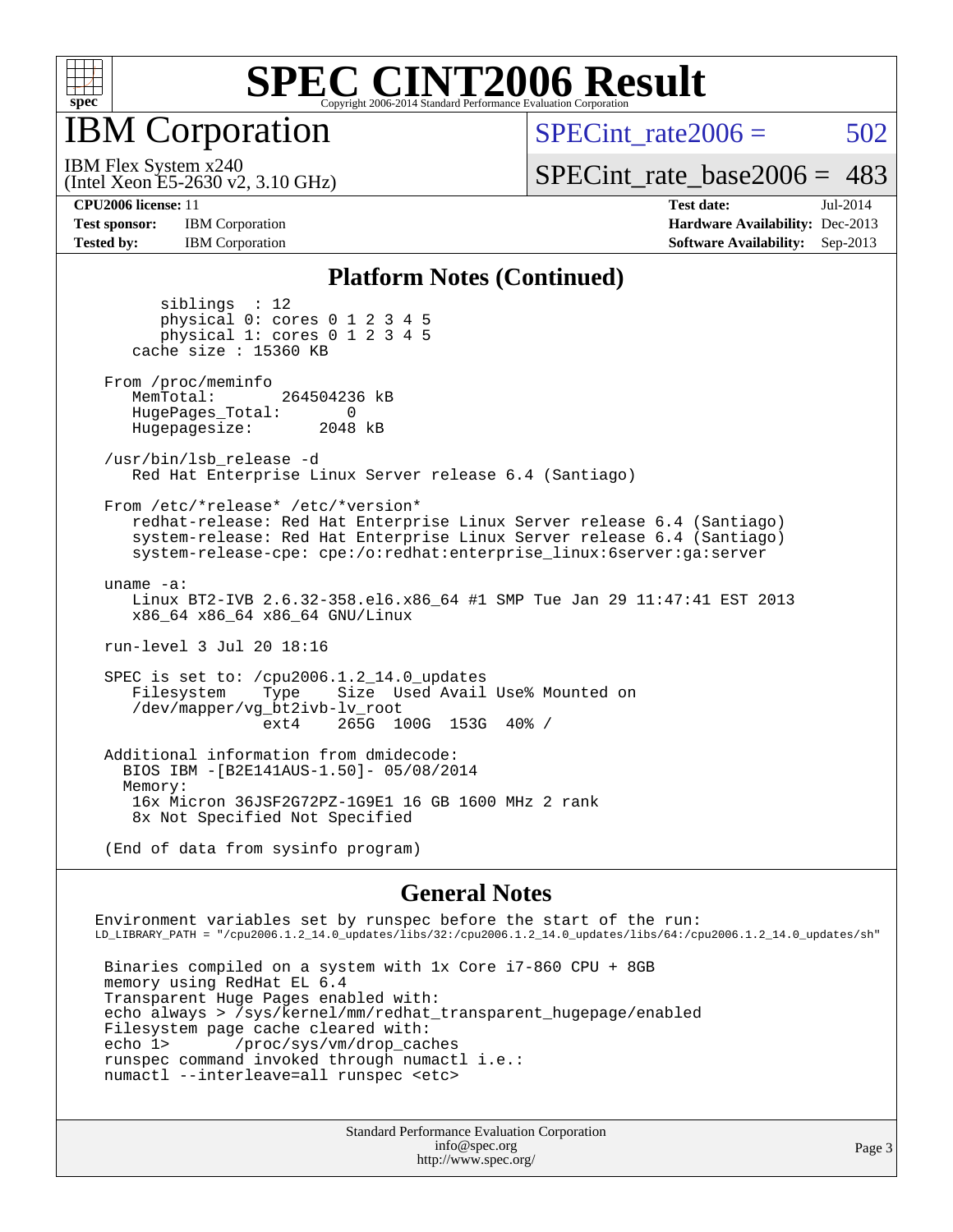

## IBM Corporation

SPECint rate $2006 = 502$ 

(Intel Xeon E5-2630 v2, 3.10 GHz) IBM Flex System x240

[SPECint\\_rate\\_base2006 =](http://www.spec.org/auto/cpu2006/Docs/result-fields.html#SPECintratebase2006) 483

**[Test sponsor:](http://www.spec.org/auto/cpu2006/Docs/result-fields.html#Testsponsor)** IBM Corporation **[Hardware Availability:](http://www.spec.org/auto/cpu2006/Docs/result-fields.html#HardwareAvailability)** Dec-2013

**[CPU2006 license:](http://www.spec.org/auto/cpu2006/Docs/result-fields.html#CPU2006license)** 11 **[Test date:](http://www.spec.org/auto/cpu2006/Docs/result-fields.html#Testdate)** Jul-2014 [Tested by:](http://www.spec.org/auto/cpu2006/Docs/result-fields.html#Testedby) IBM Corporation **[Software Availability:](http://www.spec.org/auto/cpu2006/Docs/result-fields.html#SoftwareAvailability)** Sep-2013

## **[Base Compiler Invocation](http://www.spec.org/auto/cpu2006/Docs/result-fields.html#BaseCompilerInvocation)**

[C benchmarks](http://www.spec.org/auto/cpu2006/Docs/result-fields.html#Cbenchmarks):  $\text{icc}$   $-\text{m32}$ 

[C++ benchmarks:](http://www.spec.org/auto/cpu2006/Docs/result-fields.html#CXXbenchmarks) [icpc -m32](http://www.spec.org/cpu2006/results/res2014q3/cpu2006-20140725-30572.flags.html#user_CXXbase_intel_icpc_4e5a5ef1a53fd332b3c49e69c3330699)

### **[Base Portability Flags](http://www.spec.org/auto/cpu2006/Docs/result-fields.html#BasePortabilityFlags)**

 400.perlbench: [-DSPEC\\_CPU\\_LINUX\\_IA32](http://www.spec.org/cpu2006/results/res2014q3/cpu2006-20140725-30572.flags.html#b400.perlbench_baseCPORTABILITY_DSPEC_CPU_LINUX_IA32) 462.libquantum: [-DSPEC\\_CPU\\_LINUX](http://www.spec.org/cpu2006/results/res2014q3/cpu2006-20140725-30572.flags.html#b462.libquantum_baseCPORTABILITY_DSPEC_CPU_LINUX) 483.xalancbmk: [-DSPEC\\_CPU\\_LINUX](http://www.spec.org/cpu2006/results/res2014q3/cpu2006-20140725-30572.flags.html#b483.xalancbmk_baseCXXPORTABILITY_DSPEC_CPU_LINUX)

### **[Base Optimization Flags](http://www.spec.org/auto/cpu2006/Docs/result-fields.html#BaseOptimizationFlags)**

[C benchmarks](http://www.spec.org/auto/cpu2006/Docs/result-fields.html#Cbenchmarks):

[-xSSE4.2](http://www.spec.org/cpu2006/results/res2014q3/cpu2006-20140725-30572.flags.html#user_CCbase_f-xSSE42_f91528193cf0b216347adb8b939d4107) [-ipo](http://www.spec.org/cpu2006/results/res2014q3/cpu2006-20140725-30572.flags.html#user_CCbase_f-ipo) [-O3](http://www.spec.org/cpu2006/results/res2014q3/cpu2006-20140725-30572.flags.html#user_CCbase_f-O3) [-no-prec-div](http://www.spec.org/cpu2006/results/res2014q3/cpu2006-20140725-30572.flags.html#user_CCbase_f-no-prec-div) [-opt-prefetch](http://www.spec.org/cpu2006/results/res2014q3/cpu2006-20140725-30572.flags.html#user_CCbase_f-opt-prefetch) [-opt-mem-layout-trans=3](http://www.spec.org/cpu2006/results/res2014q3/cpu2006-20140725-30572.flags.html#user_CCbase_f-opt-mem-layout-trans_a7b82ad4bd7abf52556d4961a2ae94d5)

[C++ benchmarks:](http://www.spec.org/auto/cpu2006/Docs/result-fields.html#CXXbenchmarks)

[-xSSE4.2](http://www.spec.org/cpu2006/results/res2014q3/cpu2006-20140725-30572.flags.html#user_CXXbase_f-xSSE42_f91528193cf0b216347adb8b939d4107) [-ipo](http://www.spec.org/cpu2006/results/res2014q3/cpu2006-20140725-30572.flags.html#user_CXXbase_f-ipo) [-O3](http://www.spec.org/cpu2006/results/res2014q3/cpu2006-20140725-30572.flags.html#user_CXXbase_f-O3) [-no-prec-div](http://www.spec.org/cpu2006/results/res2014q3/cpu2006-20140725-30572.flags.html#user_CXXbase_f-no-prec-div) [-opt-prefetch](http://www.spec.org/cpu2006/results/res2014q3/cpu2006-20140725-30572.flags.html#user_CXXbase_f-opt-prefetch) [-opt-mem-layout-trans=3](http://www.spec.org/cpu2006/results/res2014q3/cpu2006-20140725-30572.flags.html#user_CXXbase_f-opt-mem-layout-trans_a7b82ad4bd7abf52556d4961a2ae94d5) [-Wl,-z,muldefs](http://www.spec.org/cpu2006/results/res2014q3/cpu2006-20140725-30572.flags.html#user_CXXbase_link_force_multiple1_74079c344b956b9658436fd1b6dd3a8a) [-L/sh -lsmartheap](http://www.spec.org/cpu2006/results/res2014q3/cpu2006-20140725-30572.flags.html#user_CXXbase_SmartHeap_32f6c82aa1ed9c52345d30cf6e4a0499)

### **[Base Other Flags](http://www.spec.org/auto/cpu2006/Docs/result-fields.html#BaseOtherFlags)**

[C benchmarks](http://www.spec.org/auto/cpu2006/Docs/result-fields.html#Cbenchmarks):

403.gcc: [-Dalloca=\\_alloca](http://www.spec.org/cpu2006/results/res2014q3/cpu2006-20140725-30572.flags.html#b403.gcc_baseEXTRA_CFLAGS_Dalloca_be3056838c12de2578596ca5467af7f3)

## **[Peak Compiler Invocation](http://www.spec.org/auto/cpu2006/Docs/result-fields.html#PeakCompilerInvocation)**

[C benchmarks \(except as noted below\)](http://www.spec.org/auto/cpu2006/Docs/result-fields.html#Cbenchmarksexceptasnotedbelow): [icc -m32](http://www.spec.org/cpu2006/results/res2014q3/cpu2006-20140725-30572.flags.html#user_CCpeak_intel_icc_5ff4a39e364c98233615fdd38438c6f2) 400.perlbench: [icc -m64](http://www.spec.org/cpu2006/results/res2014q3/cpu2006-20140725-30572.flags.html#user_peakCCLD400_perlbench_intel_icc_64bit_bda6cc9af1fdbb0edc3795bac97ada53) 401.bzip2: [icc -m64](http://www.spec.org/cpu2006/results/res2014q3/cpu2006-20140725-30572.flags.html#user_peakCCLD401_bzip2_intel_icc_64bit_bda6cc9af1fdbb0edc3795bac97ada53)

456.hmmer: [icc -m64](http://www.spec.org/cpu2006/results/res2014q3/cpu2006-20140725-30572.flags.html#user_peakCCLD456_hmmer_intel_icc_64bit_bda6cc9af1fdbb0edc3795bac97ada53)

458.sjeng: [icc -m64](http://www.spec.org/cpu2006/results/res2014q3/cpu2006-20140725-30572.flags.html#user_peakCCLD458_sjeng_intel_icc_64bit_bda6cc9af1fdbb0edc3795bac97ada53)

```
C++ benchmarks: 
icpc -m32
```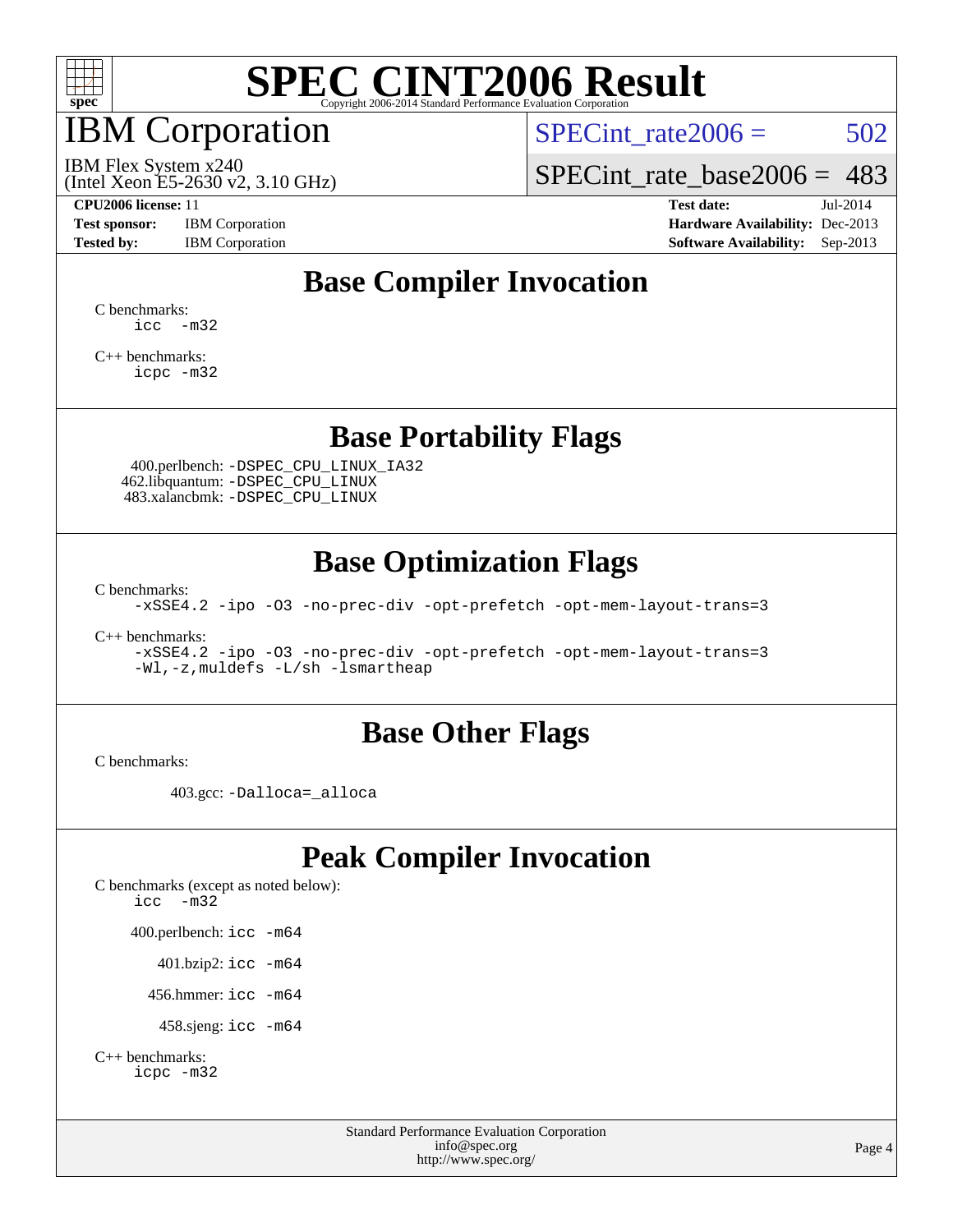

IBM Corporation

SPECint rate $2006 = 502$ 

(Intel Xeon E5-2630 v2, 3.10 GHz) IBM Flex System x240

SPECint rate base  $2006 = 483$ 

**[CPU2006 license:](http://www.spec.org/auto/cpu2006/Docs/result-fields.html#CPU2006license)** 11 **[Test date:](http://www.spec.org/auto/cpu2006/Docs/result-fields.html#Testdate)** Jul-2014 **[Test sponsor:](http://www.spec.org/auto/cpu2006/Docs/result-fields.html#Testsponsor)** IBM Corporation **[Hardware Availability:](http://www.spec.org/auto/cpu2006/Docs/result-fields.html#HardwareAvailability)** Dec-2013 **[Tested by:](http://www.spec.org/auto/cpu2006/Docs/result-fields.html#Testedby)** IBM Corporation **[Software Availability:](http://www.spec.org/auto/cpu2006/Docs/result-fields.html#SoftwareAvailability)** Sep-2013

### **[Peak Portability Flags](http://www.spec.org/auto/cpu2006/Docs/result-fields.html#PeakPortabilityFlags)**

 400.perlbench: [-DSPEC\\_CPU\\_LP64](http://www.spec.org/cpu2006/results/res2014q3/cpu2006-20140725-30572.flags.html#b400.perlbench_peakCPORTABILITY_DSPEC_CPU_LP64) [-DSPEC\\_CPU\\_LINUX\\_X64](http://www.spec.org/cpu2006/results/res2014q3/cpu2006-20140725-30572.flags.html#b400.perlbench_peakCPORTABILITY_DSPEC_CPU_LINUX_X64) 401.bzip2: [-DSPEC\\_CPU\\_LP64](http://www.spec.org/cpu2006/results/res2014q3/cpu2006-20140725-30572.flags.html#suite_peakCPORTABILITY401_bzip2_DSPEC_CPU_LP64) 456.hmmer: [-DSPEC\\_CPU\\_LP64](http://www.spec.org/cpu2006/results/res2014q3/cpu2006-20140725-30572.flags.html#suite_peakCPORTABILITY456_hmmer_DSPEC_CPU_LP64) 458.sjeng: [-DSPEC\\_CPU\\_LP64](http://www.spec.org/cpu2006/results/res2014q3/cpu2006-20140725-30572.flags.html#suite_peakCPORTABILITY458_sjeng_DSPEC_CPU_LP64) 462.libquantum: [-DSPEC\\_CPU\\_LINUX](http://www.spec.org/cpu2006/results/res2014q3/cpu2006-20140725-30572.flags.html#b462.libquantum_peakCPORTABILITY_DSPEC_CPU_LINUX) 483.xalancbmk: [-DSPEC\\_CPU\\_LINUX](http://www.spec.org/cpu2006/results/res2014q3/cpu2006-20140725-30572.flags.html#b483.xalancbmk_peakCXXPORTABILITY_DSPEC_CPU_LINUX)

## **[Peak Optimization Flags](http://www.spec.org/auto/cpu2006/Docs/result-fields.html#PeakOptimizationFlags)**

[C benchmarks](http://www.spec.org/auto/cpu2006/Docs/result-fields.html#Cbenchmarks):

 400.perlbench: [-xSSE4.2](http://www.spec.org/cpu2006/results/res2014q3/cpu2006-20140725-30572.flags.html#user_peakPASS2_CFLAGSPASS2_LDCFLAGS400_perlbench_f-xSSE42_f91528193cf0b216347adb8b939d4107)(pass 2) [-prof-gen](http://www.spec.org/cpu2006/results/res2014q3/cpu2006-20140725-30572.flags.html#user_peakPASS1_CFLAGSPASS1_LDCFLAGS400_perlbench_prof_gen_e43856698f6ca7b7e442dfd80e94a8fc)(pass 1) [-ipo](http://www.spec.org/cpu2006/results/res2014q3/cpu2006-20140725-30572.flags.html#user_peakPASS2_CFLAGSPASS2_LDCFLAGS400_perlbench_f-ipo)(pass 2) [-O3](http://www.spec.org/cpu2006/results/res2014q3/cpu2006-20140725-30572.flags.html#user_peakPASS2_CFLAGSPASS2_LDCFLAGS400_perlbench_f-O3)(pass 2) [-no-prec-div](http://www.spec.org/cpu2006/results/res2014q3/cpu2006-20140725-30572.flags.html#user_peakPASS2_CFLAGSPASS2_LDCFLAGS400_perlbench_f-no-prec-div)(pass 2) [-prof-use](http://www.spec.org/cpu2006/results/res2014q3/cpu2006-20140725-30572.flags.html#user_peakPASS2_CFLAGSPASS2_LDCFLAGS400_perlbench_prof_use_bccf7792157ff70d64e32fe3e1250b55)(pass 2) [-auto-ilp32](http://www.spec.org/cpu2006/results/res2014q3/cpu2006-20140725-30572.flags.html#user_peakCOPTIMIZE400_perlbench_f-auto-ilp32)  $401.bzip2: -xSSE4.2(pass 2) -prof-qen(pass 1) -ipo(pass 2)$  $401.bzip2: -xSSE4.2(pass 2) -prof-qen(pass 1) -ipo(pass 2)$  $401.bzip2: -xSSE4.2(pass 2) -prof-qen(pass 1) -ipo(pass 2)$  $401.bzip2: -xSSE4.2(pass 2) -prof-qen(pass 1) -ipo(pass 2)$  $401.bzip2: -xSSE4.2(pass 2) -prof-qen(pass 1) -ipo(pass 2)$ [-O3](http://www.spec.org/cpu2006/results/res2014q3/cpu2006-20140725-30572.flags.html#user_peakPASS2_CFLAGSPASS2_LDCFLAGS401_bzip2_f-O3)(pass 2) [-no-prec-div](http://www.spec.org/cpu2006/results/res2014q3/cpu2006-20140725-30572.flags.html#user_peakPASS2_CFLAGSPASS2_LDCFLAGS401_bzip2_f-no-prec-div)(pass 2) [-prof-use](http://www.spec.org/cpu2006/results/res2014q3/cpu2006-20140725-30572.flags.html#user_peakPASS2_CFLAGSPASS2_LDCFLAGS401_bzip2_prof_use_bccf7792157ff70d64e32fe3e1250b55)(pass 2) [-opt-prefetch](http://www.spec.org/cpu2006/results/res2014q3/cpu2006-20140725-30572.flags.html#user_peakCOPTIMIZE401_bzip2_f-opt-prefetch) [-auto-ilp32](http://www.spec.org/cpu2006/results/res2014q3/cpu2006-20140725-30572.flags.html#user_peakCOPTIMIZE401_bzip2_f-auto-ilp32) [-ansi-alias](http://www.spec.org/cpu2006/results/res2014q3/cpu2006-20140725-30572.flags.html#user_peakCOPTIMIZE401_bzip2_f-ansi-alias)  $403.\text{sec: basepeak}$  = yes 429.mcf: basepeak = yes 445.gobmk: [-xSSE4.2](http://www.spec.org/cpu2006/results/res2014q3/cpu2006-20140725-30572.flags.html#user_peakPASS2_CFLAGSPASS2_LDCFLAGS445_gobmk_f-xSSE42_f91528193cf0b216347adb8b939d4107)(pass 2) [-prof-gen](http://www.spec.org/cpu2006/results/res2014q3/cpu2006-20140725-30572.flags.html#user_peakPASS1_CFLAGSPASS1_LDCFLAGS445_gobmk_prof_gen_e43856698f6ca7b7e442dfd80e94a8fc)(pass 1) [-prof-use](http://www.spec.org/cpu2006/results/res2014q3/cpu2006-20140725-30572.flags.html#user_peakPASS2_CFLAGSPASS2_LDCFLAGS445_gobmk_prof_use_bccf7792157ff70d64e32fe3e1250b55)(pass 2) [-ansi-alias](http://www.spec.org/cpu2006/results/res2014q3/cpu2006-20140725-30572.flags.html#user_peakCOPTIMIZE445_gobmk_f-ansi-alias) [-opt-mem-layout-trans=3](http://www.spec.org/cpu2006/results/res2014q3/cpu2006-20140725-30572.flags.html#user_peakCOPTIMIZE445_gobmk_f-opt-mem-layout-trans_a7b82ad4bd7abf52556d4961a2ae94d5) 456.hmmer: [-xSSE4.2](http://www.spec.org/cpu2006/results/res2014q3/cpu2006-20140725-30572.flags.html#user_peakCOPTIMIZE456_hmmer_f-xSSE42_f91528193cf0b216347adb8b939d4107) [-ipo](http://www.spec.org/cpu2006/results/res2014q3/cpu2006-20140725-30572.flags.html#user_peakCOPTIMIZE456_hmmer_f-ipo) [-O3](http://www.spec.org/cpu2006/results/res2014q3/cpu2006-20140725-30572.flags.html#user_peakCOPTIMIZE456_hmmer_f-O3) [-no-prec-div](http://www.spec.org/cpu2006/results/res2014q3/cpu2006-20140725-30572.flags.html#user_peakCOPTIMIZE456_hmmer_f-no-prec-div) [-unroll2](http://www.spec.org/cpu2006/results/res2014q3/cpu2006-20140725-30572.flags.html#user_peakCOPTIMIZE456_hmmer_f-unroll_784dae83bebfb236979b41d2422d7ec2) [-auto-ilp32](http://www.spec.org/cpu2006/results/res2014q3/cpu2006-20140725-30572.flags.html#user_peakCOPTIMIZE456_hmmer_f-auto-ilp32) 458.sjeng: [-xSSE4.2](http://www.spec.org/cpu2006/results/res2014q3/cpu2006-20140725-30572.flags.html#user_peakPASS2_CFLAGSPASS2_LDCFLAGS458_sjeng_f-xSSE42_f91528193cf0b216347adb8b939d4107)(pass 2) [-prof-gen](http://www.spec.org/cpu2006/results/res2014q3/cpu2006-20140725-30572.flags.html#user_peakPASS1_CFLAGSPASS1_LDCFLAGS458_sjeng_prof_gen_e43856698f6ca7b7e442dfd80e94a8fc)(pass 1) [-ipo](http://www.spec.org/cpu2006/results/res2014q3/cpu2006-20140725-30572.flags.html#user_peakPASS2_CFLAGSPASS2_LDCFLAGS458_sjeng_f-ipo)(pass 2) [-O3](http://www.spec.org/cpu2006/results/res2014q3/cpu2006-20140725-30572.flags.html#user_peakPASS2_CFLAGSPASS2_LDCFLAGS458_sjeng_f-O3)(pass 2) [-no-prec-div](http://www.spec.org/cpu2006/results/res2014q3/cpu2006-20140725-30572.flags.html#user_peakPASS2_CFLAGSPASS2_LDCFLAGS458_sjeng_f-no-prec-div)(pass 2) [-prof-use](http://www.spec.org/cpu2006/results/res2014q3/cpu2006-20140725-30572.flags.html#user_peakPASS2_CFLAGSPASS2_LDCFLAGS458_sjeng_prof_use_bccf7792157ff70d64e32fe3e1250b55)(pass 2) [-unroll4](http://www.spec.org/cpu2006/results/res2014q3/cpu2006-20140725-30572.flags.html#user_peakCOPTIMIZE458_sjeng_f-unroll_4e5e4ed65b7fd20bdcd365bec371b81f) [-auto-ilp32](http://www.spec.org/cpu2006/results/res2014q3/cpu2006-20140725-30572.flags.html#user_peakCOPTIMIZE458_sjeng_f-auto-ilp32)  $462$ .libquantum: basepeak = yes 464.h264ref: [-xSSE4.2](http://www.spec.org/cpu2006/results/res2014q3/cpu2006-20140725-30572.flags.html#user_peakPASS2_CFLAGSPASS2_LDCFLAGS464_h264ref_f-xSSE42_f91528193cf0b216347adb8b939d4107)(pass 2) [-prof-gen](http://www.spec.org/cpu2006/results/res2014q3/cpu2006-20140725-30572.flags.html#user_peakPASS1_CFLAGSPASS1_LDCFLAGS464_h264ref_prof_gen_e43856698f6ca7b7e442dfd80e94a8fc)(pass 1) [-ipo](http://www.spec.org/cpu2006/results/res2014q3/cpu2006-20140725-30572.flags.html#user_peakPASS2_CFLAGSPASS2_LDCFLAGS464_h264ref_f-ipo)(pass 2) [-O3](http://www.spec.org/cpu2006/results/res2014q3/cpu2006-20140725-30572.flags.html#user_peakPASS2_CFLAGSPASS2_LDCFLAGS464_h264ref_f-O3)(pass 2) [-no-prec-div](http://www.spec.org/cpu2006/results/res2014q3/cpu2006-20140725-30572.flags.html#user_peakPASS2_CFLAGSPASS2_LDCFLAGS464_h264ref_f-no-prec-div)(pass 2) [-prof-use](http://www.spec.org/cpu2006/results/res2014q3/cpu2006-20140725-30572.flags.html#user_peakPASS2_CFLAGSPASS2_LDCFLAGS464_h264ref_prof_use_bccf7792157ff70d64e32fe3e1250b55)(pass 2) [-unroll2](http://www.spec.org/cpu2006/results/res2014q3/cpu2006-20140725-30572.flags.html#user_peakCOPTIMIZE464_h264ref_f-unroll_784dae83bebfb236979b41d2422d7ec2) [-ansi-alias](http://www.spec.org/cpu2006/results/res2014q3/cpu2006-20140725-30572.flags.html#user_peakCOPTIMIZE464_h264ref_f-ansi-alias) [C++ benchmarks:](http://www.spec.org/auto/cpu2006/Docs/result-fields.html#CXXbenchmarks) 471.omnetpp: [-xSSE4.2](http://www.spec.org/cpu2006/results/res2014q3/cpu2006-20140725-30572.flags.html#user_peakPASS2_CXXFLAGSPASS2_LDCXXFLAGS471_omnetpp_f-xSSE42_f91528193cf0b216347adb8b939d4107)(pass 2) [-prof-gen](http://www.spec.org/cpu2006/results/res2014q3/cpu2006-20140725-30572.flags.html#user_peakPASS1_CXXFLAGSPASS1_LDCXXFLAGS471_omnetpp_prof_gen_e43856698f6ca7b7e442dfd80e94a8fc)(pass 1) [-ipo](http://www.spec.org/cpu2006/results/res2014q3/cpu2006-20140725-30572.flags.html#user_peakPASS2_CXXFLAGSPASS2_LDCXXFLAGS471_omnetpp_f-ipo)(pass 2) [-O3](http://www.spec.org/cpu2006/results/res2014q3/cpu2006-20140725-30572.flags.html#user_peakPASS2_CXXFLAGSPASS2_LDCXXFLAGS471_omnetpp_f-O3)(pass 2) [-no-prec-div](http://www.spec.org/cpu2006/results/res2014q3/cpu2006-20140725-30572.flags.html#user_peakPASS2_CXXFLAGSPASS2_LDCXXFLAGS471_omnetpp_f-no-prec-div)(pass 2) [-prof-use](http://www.spec.org/cpu2006/results/res2014q3/cpu2006-20140725-30572.flags.html#user_peakPASS2_CXXFLAGSPASS2_LDCXXFLAGS471_omnetpp_prof_use_bccf7792157ff70d64e32fe3e1250b55)(pass 2) [-ansi-alias](http://www.spec.org/cpu2006/results/res2014q3/cpu2006-20140725-30572.flags.html#user_peakCXXOPTIMIZE471_omnetpp_f-ansi-alias) [-opt-ra-region-strategy=block](http://www.spec.org/cpu2006/results/res2014q3/cpu2006-20140725-30572.flags.html#user_peakCXXOPTIMIZE471_omnetpp_f-opt-ra-region-strategy_a0a37c372d03933b2a18d4af463c1f69) [-Wl,-z,muldefs](http://www.spec.org/cpu2006/results/res2014q3/cpu2006-20140725-30572.flags.html#user_peakEXTRA_LDFLAGS471_omnetpp_link_force_multiple1_74079c344b956b9658436fd1b6dd3a8a) [-L/sh -lsmartheap](http://www.spec.org/cpu2006/results/res2014q3/cpu2006-20140725-30572.flags.html#user_peakEXTRA_LIBS471_omnetpp_SmartHeap_32f6c82aa1ed9c52345d30cf6e4a0499) 473.astar: basepeak = yes

Continued on next page

Standard Performance Evaluation Corporation [info@spec.org](mailto:info@spec.org) <http://www.spec.org/>